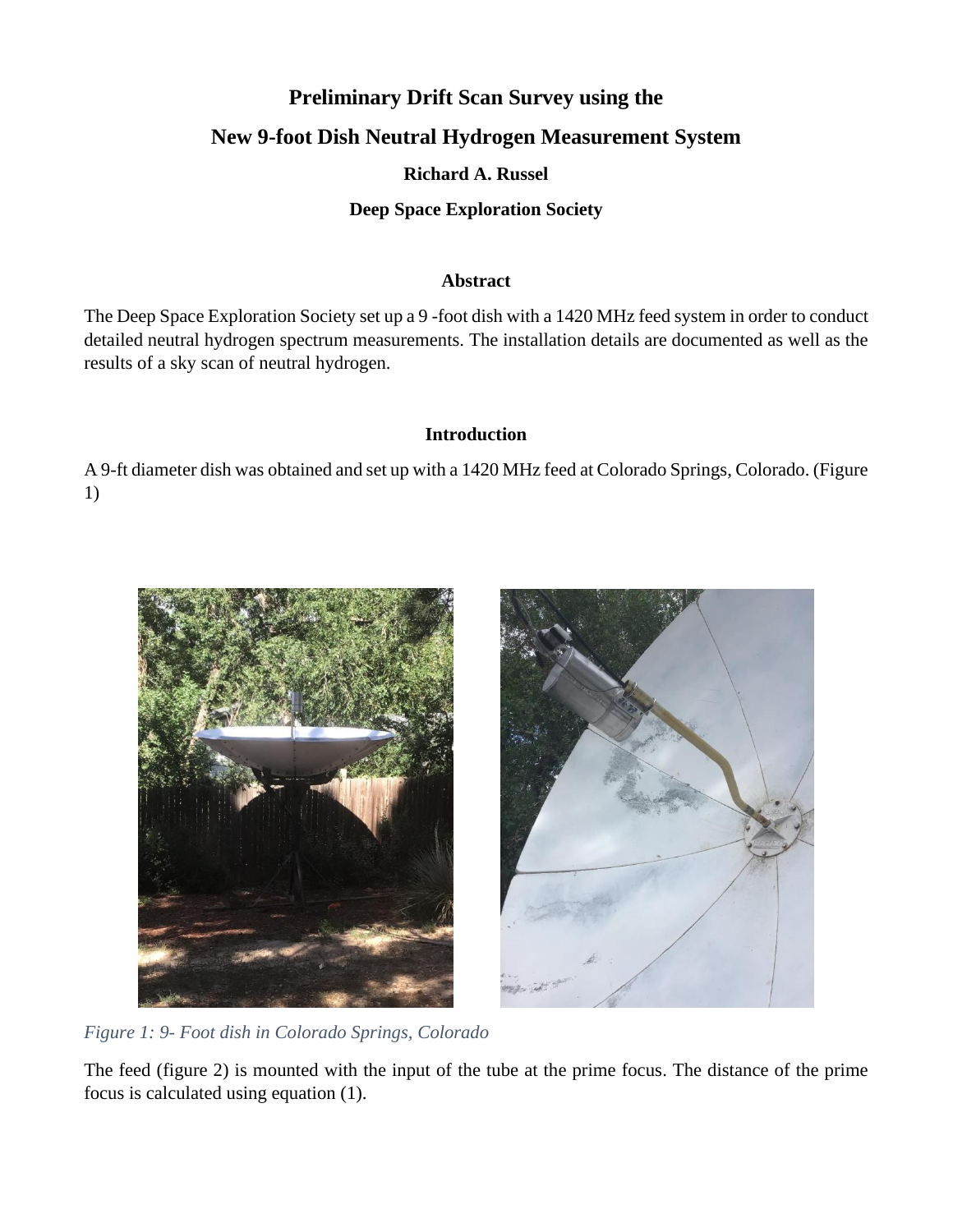$$
focus\ distance = \frac{D^2}{16H} (1)
$$

D= 9 ft x 12 in/ft = 108 in

H is the depth of the dish from rim to base measured at 22 in

Focus distance  $= 33.1$  in above center of dish



*Figure 2: Dish feed*



The feed uses only one of the 2 polarization outputs. There are two 26 dBi low noise amplifiers (LNAs) installed in series. Two LNAs were used to make up for the 130 foot line loss from the dish to the operator station.

### **Antenna Alignment**

The antenna was aligned to 180 degrees azimuth for drift scan. The time of the sun's position at 180 degrees was obtained using Stellarium. The dish was pointed so that the shadow of the feed post was vertical to the ground. This was accomplished using a level as shown in figure 3 to calibrate the azimuth.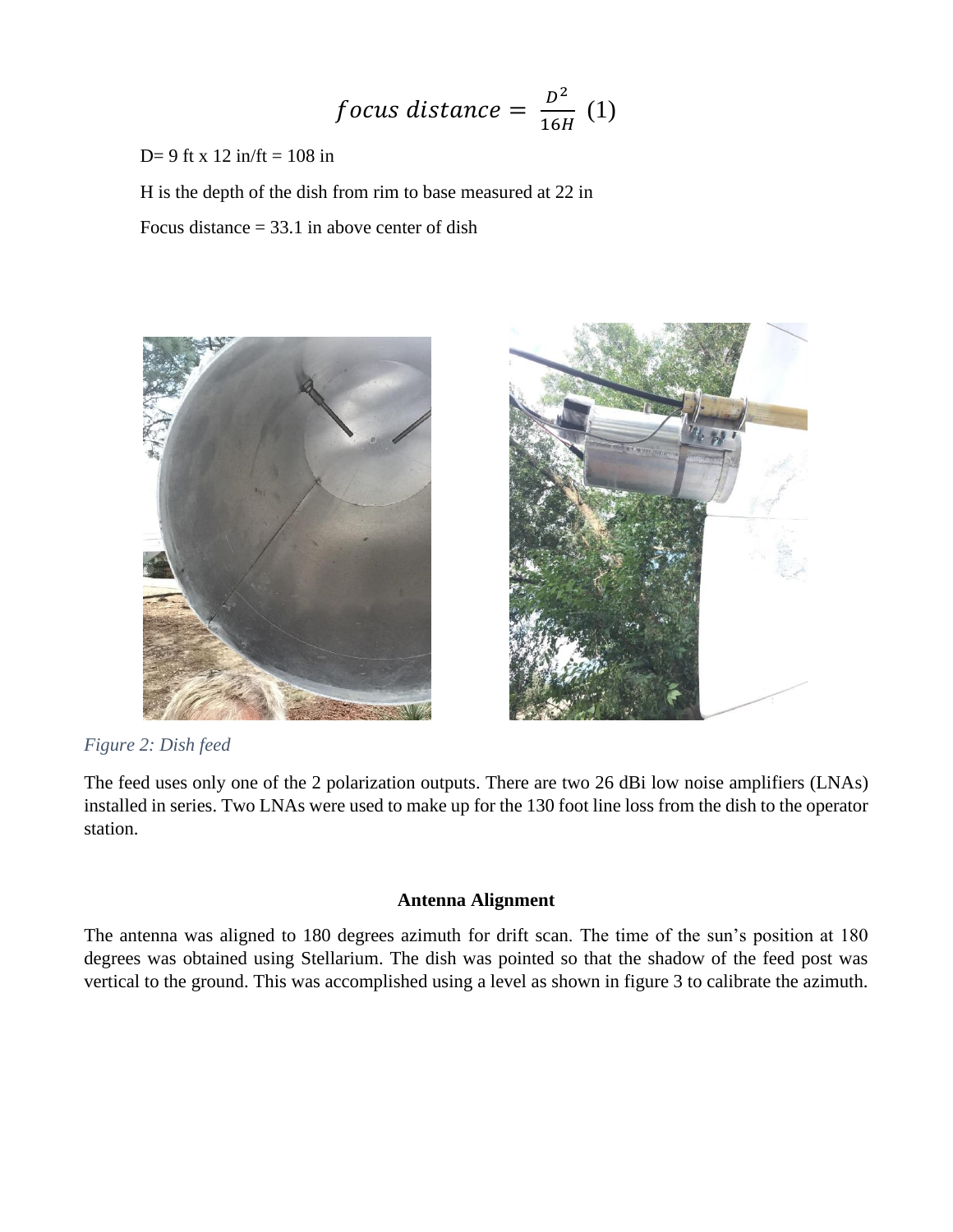

*Figure 3: Azimuth Calibration using the Sun*



# **Obtaining Drift Scan Data**

The output of the dish was hooked to a Spectracyber 1 receiver. The output is shown in figure 4.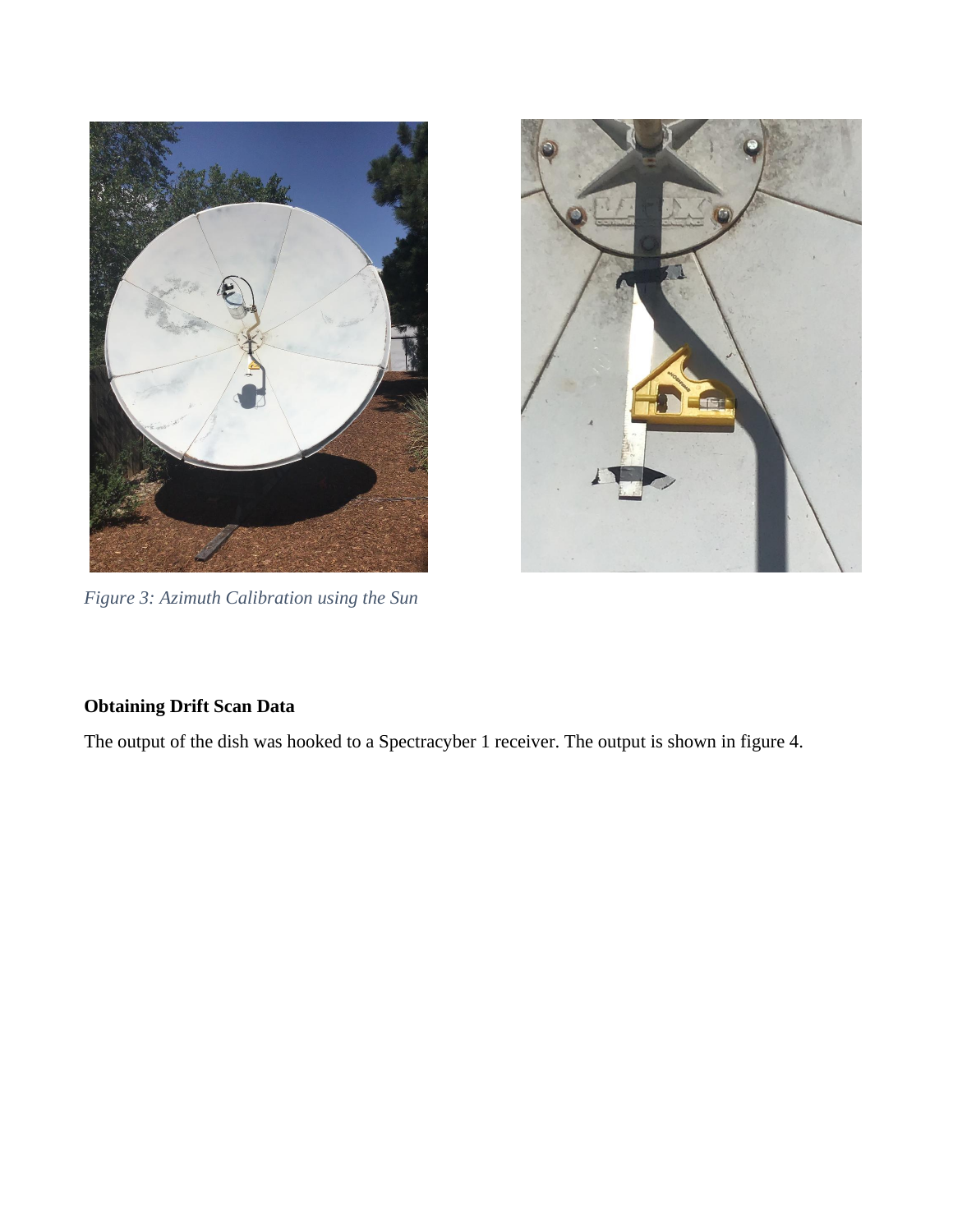

*Figure 4: Measuring Peak Hydrogen above Background Noise*

The Hydrogen peak and a standard noise level at +300 kHz Doppler were measured. The difference was collected. The drift scan required that the dish was moved by 10 degrees declination daily to obtain the data. Note that the output in figure 4 provides the right ascension and declination of each output.

## **Results**

The data plotted in figure 5 clearly shows the peak hydrogen content of the Milky Way. Figure 6 converts the same data from celestial coordinates to galactic coordinates.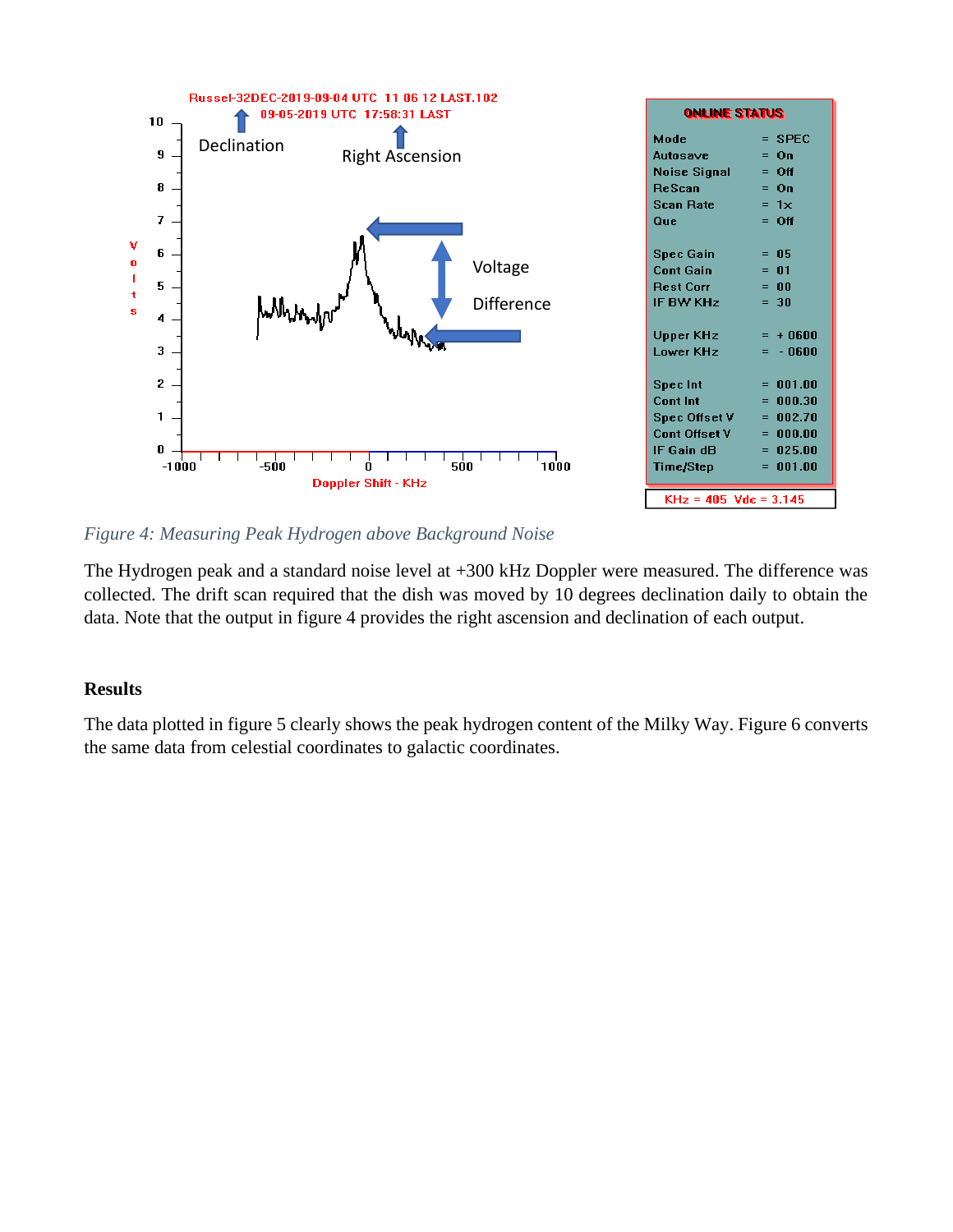



*Figure 5: Results of HI Spectrum Peak Map Sky Survey*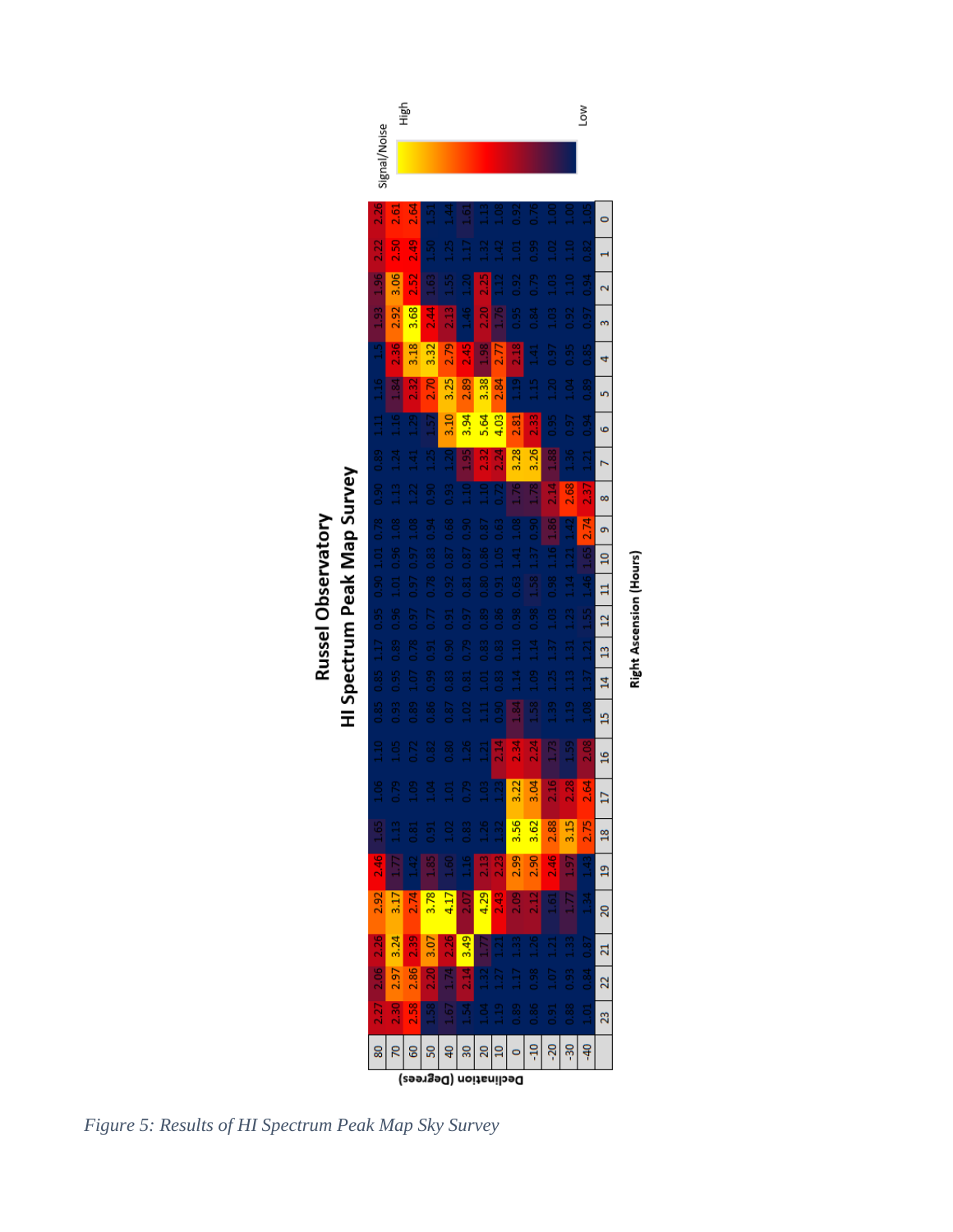

*Figure 6: Galactic Coordinate Output*